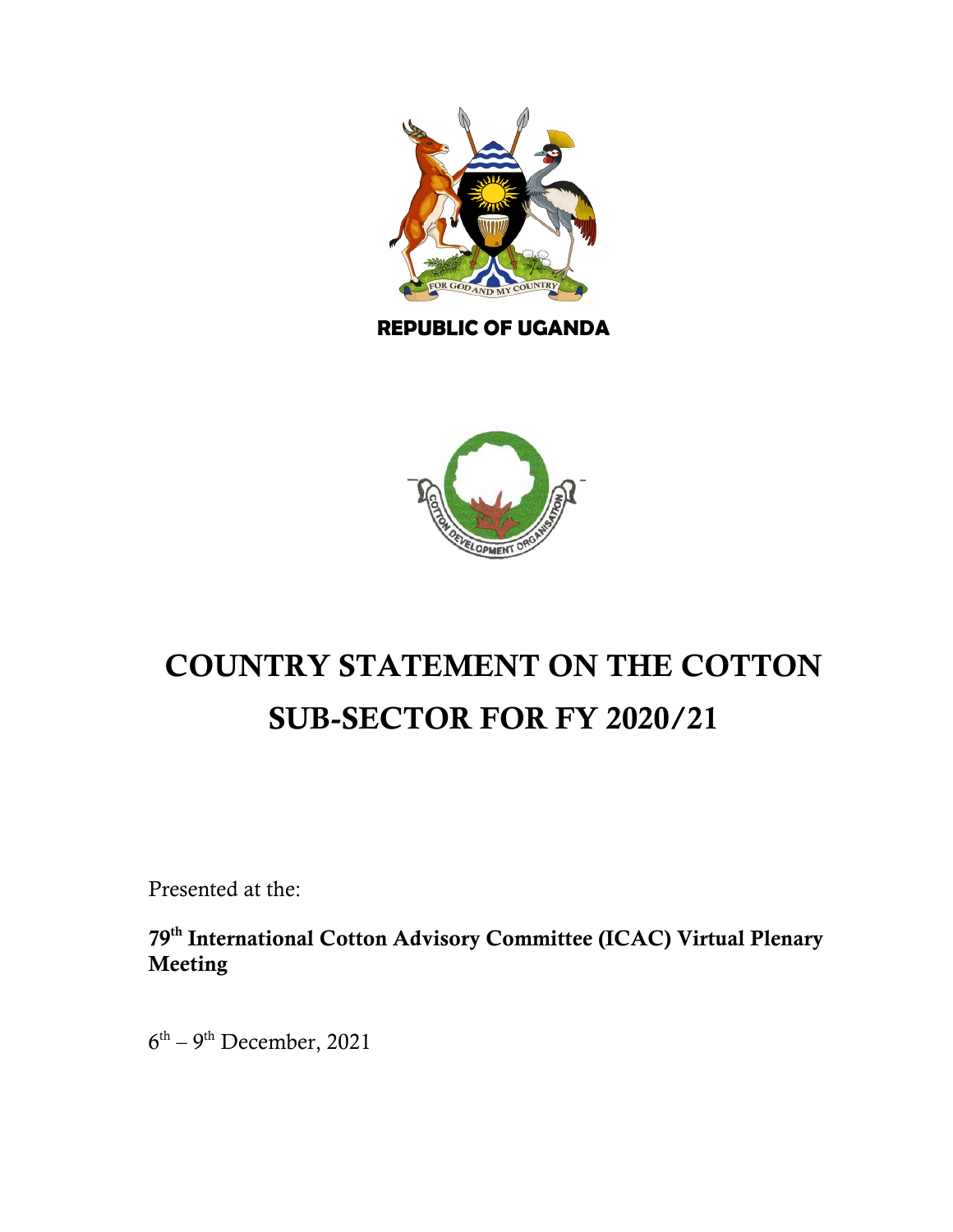## PERFORMANCE OF THE COTTON SUB-SECTOR IN UGANDA DURING FY 2020/21

 $\mathcal{L}_\text{max}$  , and the contribution of the contribution of the contribution of the contribution of the contribution

#### 1. Cotton production:

A total of 50,709 bales (9,381 Mt) of lint were produced. Cotton production during FY 2020/21 was severely affected by heavy rains and flooding especially during October to December, 2020. This destroyed several gardens and decimated productivity since it happened during the major period for boll development and maturation.

#### 2. Lint sales:

- a) Local sales  $-6,486$  bales; representing about 13% of the total production, were consumed locally by the two vertically integrated textile mills and the six absorbent cotton wool manufacturers.
- b) Exports Lint exports accounted for about 87% of lint sales. The major export destinations for Ugandan lint included Singapore, United Kingdom, Switzerland, Mauritius, Kenya, France.

### 3. Quality of lint:

- About 84% of the total number of bales classed were graded in the top three premium grades. Uganda maintained the high quality of cotton through intensive sensitization of stakeholders and strict monitoring of ginneries.
- Presentation of Uganda's official standards for approval by the International Cotton Association (ICA) and Bremen Cotton Exchange was due in June, 2020. This was however not possible due to travel restrictions put in place to control the spread of COVID-19. Uganda therefore continued to use the standards that were approved in in June 2018. The performance by grade in 2020/21 is shown in Table 1 below.

| Grade                       | <b>Major Characteristics</b> |                  |             | <b>Value Differences</b>           | <b>International</b>       | <b>Ouality</b> |
|-----------------------------|------------------------------|------------------|-------------|------------------------------------|----------------------------|----------------|
| <b>Standard</b>             | Length                       | <b>Strength</b>  | Micronnaire | (Points / US cts/lb)               | equivalent                 | performance    |
|                             | (mm)                         | $(g/\text{tex})$ |             |                                    | (USDA Standards)           | by grade in    |
|                             |                              |                  |             |                                    |                            | 2020/21        |
| <b>Roller Ginned cotton</b> |                              |                  |             |                                    |                            |                |
| <b>UCON</b>                 | 28 & above                   | $30 - 33$        | $3.7 - 4.3$ | 150 points $(+1.5 \text{ cts})$    | Good Middling              | 11.3%          |
| <b>UCOB</b>                 | $28 - 29$                    | $30 - 33$        | $3.7 - 4.3$ | 75 points $(+ 0.75 \text{ cts})$   | <b>Strict Middling</b>     | 28.3%          |
| <b>UCOP</b>                 | $28 - 29$                    | $28 - 32$        | $4.0 - 4.2$ | <b>Base Grade</b>                  | Middling                   | 47.5%          |
| <b>UCOA</b>                 | $26 - 27$                    | $28 - 30$        | $4.0 - 4.2$ | $-100$ points $(-1.0 \text{ cts})$ | <b>Strict Low Middling</b> | 12.5%          |
| <b>UCOM</b>                 | 26 & below                   | $27 - 30$        | $4.2 - 4.4$ | $-250$ points $(2.50 \text{ cts})$ | Low Middling               | $0.4\%$        |
| <b>Saw Ginned cotton</b>    |                              |                  |             |                                    |                            |                |
| UCOSA I                     | 27 & above                   | $28 - 30$        | $4.0 - 4.2$ | 100 points $(+1.00 \text{ cts})$   | <b>Strict Middling</b>     | $\Omega$       |
| UCOSA II                    | 27 & below                   | $27 - 30$        | $4.0 - 4.2$ | <b>Base Grade</b>                  | Middling                   | 0              |
|                             |                              |                  |             |                                    | <b>Total</b>               | 100%           |

#### Table 1. Quality performance by grade in 2020/21